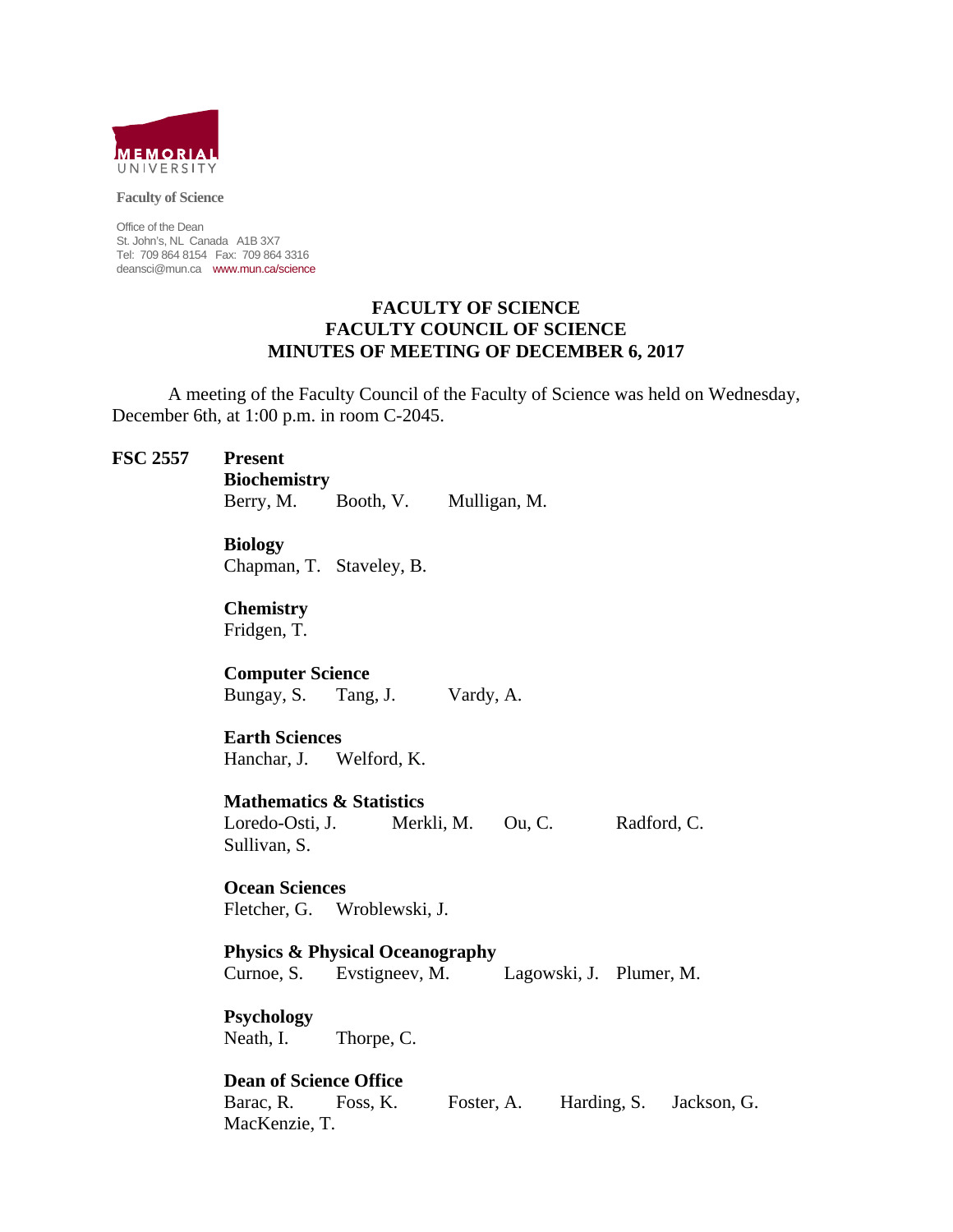**CITL** Todd, A.

 **Engineering** 

Bazan, C.

# **Registrar's Office**

Murray, M.

# **Marine Institute**

Caines, S.

# **FSC 2558 Regrets**

Catto, N. Clift, T. Hillier, L. Jones, I. Mantyka, S. Poduska, K.

# **FSC 2559 Adoption of Minutes**

**Moved:** Minutes of November 15 2017, meeting be adopted (Sullivan/Foster). **Carried.** 

- **FSC 2560 Business Arising:** None
- **FSC 2561 Correspondence:** None
- **FSC 2562 Reports of Standing Committees:**

# **A. Undergraduate Studies Committee:**  Report presented by Shannon Sullivan, Chair, Undergraduate Studies Committee.

- **a)** i) **Moved:** Department of Biochemistry, calendar change, new dedicated lab courses, new non-lab courses and related changes to B.Sc. programs. (Sullivan/ Booth). **Carried.**
- **b)** i) **Moved:** Department of Chemistry, course change, CHEM 2210 prerequisite change. (Sullivan/Fridgen). **Carried.**
- **c)** i) **Moved:** Department of Mathematics and Statistics, course change, MATH 2130, prerequisite change. (Sullivan/Radford). **Carried.**

ii) **Moved:** Department of Mathematics and Statistics, course change, MATH 4300, description and prerequisite change. (Sullivan/Radford). **Carried.** 

iii) **Moved:** Department of Mathematics and Statistics, course change, STAT 1510, prerequisite and related program changes. (Sullivan/Radford). **Carried.**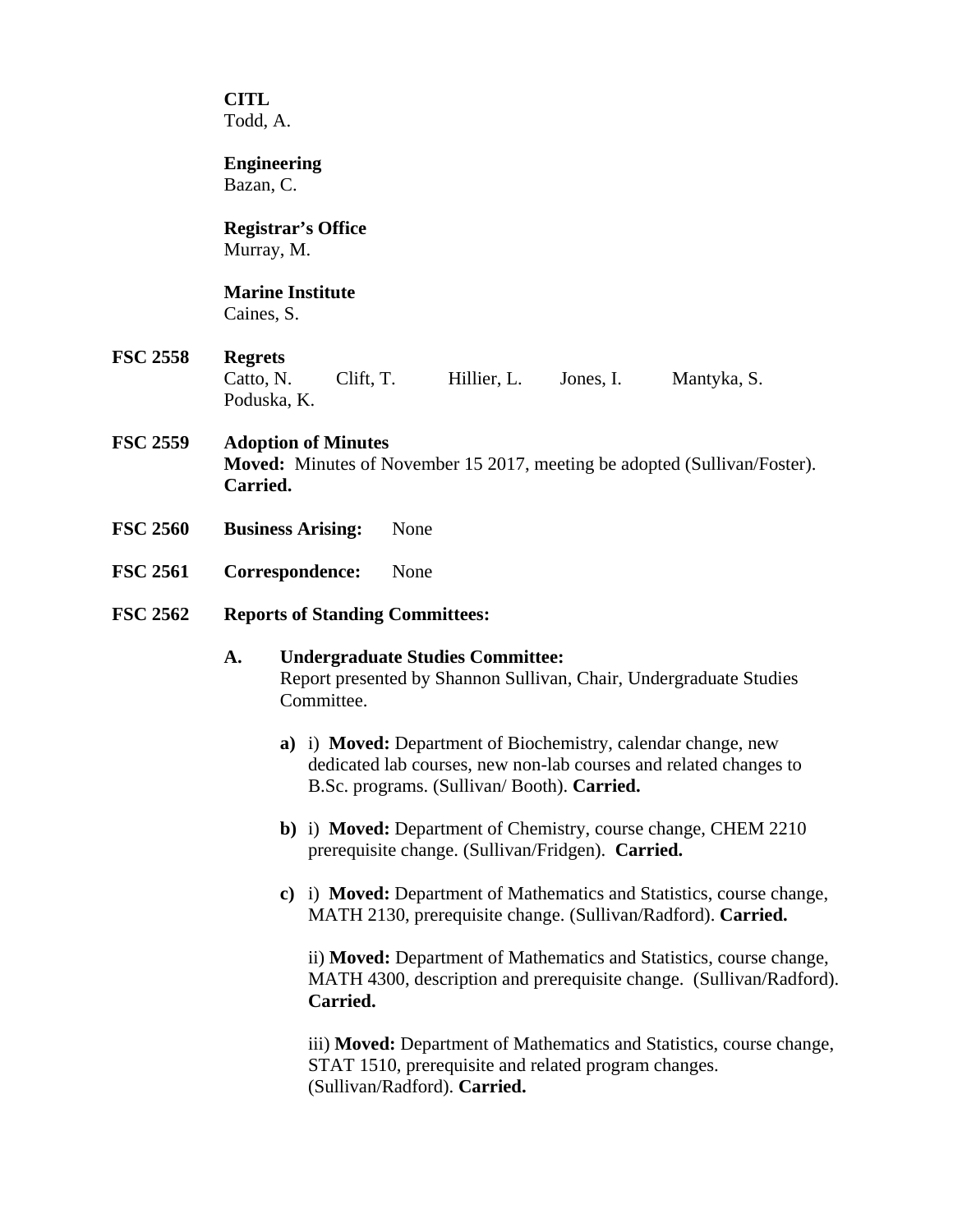iv) **Moved:** Department of Mathematics and Statistics, course change, STAT 3410, renumber as STAT 2410. (Sullivan/Radford). **Carried.** 

v) **Moved:** Department of Mathematics and Statistics, course change, STAT 2560, prerequisite change. (Sullivan/Radford). **Carried.**

vi) **Moved:** Department of Mathematics and Statistics, program change, Applied Mathematics and Computer Science Joint Major. (Sullivan/Radford). **Carried.** 

vii) **Moved:** Department of Mathematics and Statistics, program change, Pure Mathematics Honours-Incorporating STAT 3410/2410 change. (Sullivan/Radford). **Carried.** 

**d)** i) **Moved:** Department of Ocean Sciences, program change, Ocean Sciences Major. (Sullivan/Fletcher). **Carried.** 

ii) **Moved:** Department of Ocean Sciences, program change, Ocean Sciences Minor. (Sullivan/Fletcher). **Carried.** 

iii) **Moved:** Department of Ocean Sciences, new course, OCSC 499A/B. (Sullivan/Fletcher). **Carried.** 

iv) **Moved:** Department of Ocean Sciences, new program, Ocean Sciences Honours. (Sullivan/Fletcher). **One Abstention. Carried.** 

v) **Moved:** Department of Ocean Sciences, new course, OCSC 4200. Sullivan/Fletcher). **Carried.** 

vi) **Moved:** Department of Ocean Sciences, new course, OCSC 4300. (Sullivan/Fletcher).

**Amendment to the motion:** The title of the new course, OCSC 4300, be changed to: Climate Change and Global Marine Fisheries Dynamics" (Fletcher/ Wroblewski). **Amendment Carried.** 

The **amended motion** was **carried.** 

**e)** i) **Moved:** Department of Psychology, course change, PSYC 2100. (Sullivan/Neath). **Carried.** 

ii) **Moved:** Department of Psychology, program change, Psychology (Co-operative) and Behavioural Neuroscience (Co-operative). (Sullivan/Neath). **Carried.** 

iii) **Moved:** Department of Psychology, program change, Behavioural Neuroscience. (Sullivan/Neath). **Carried.**